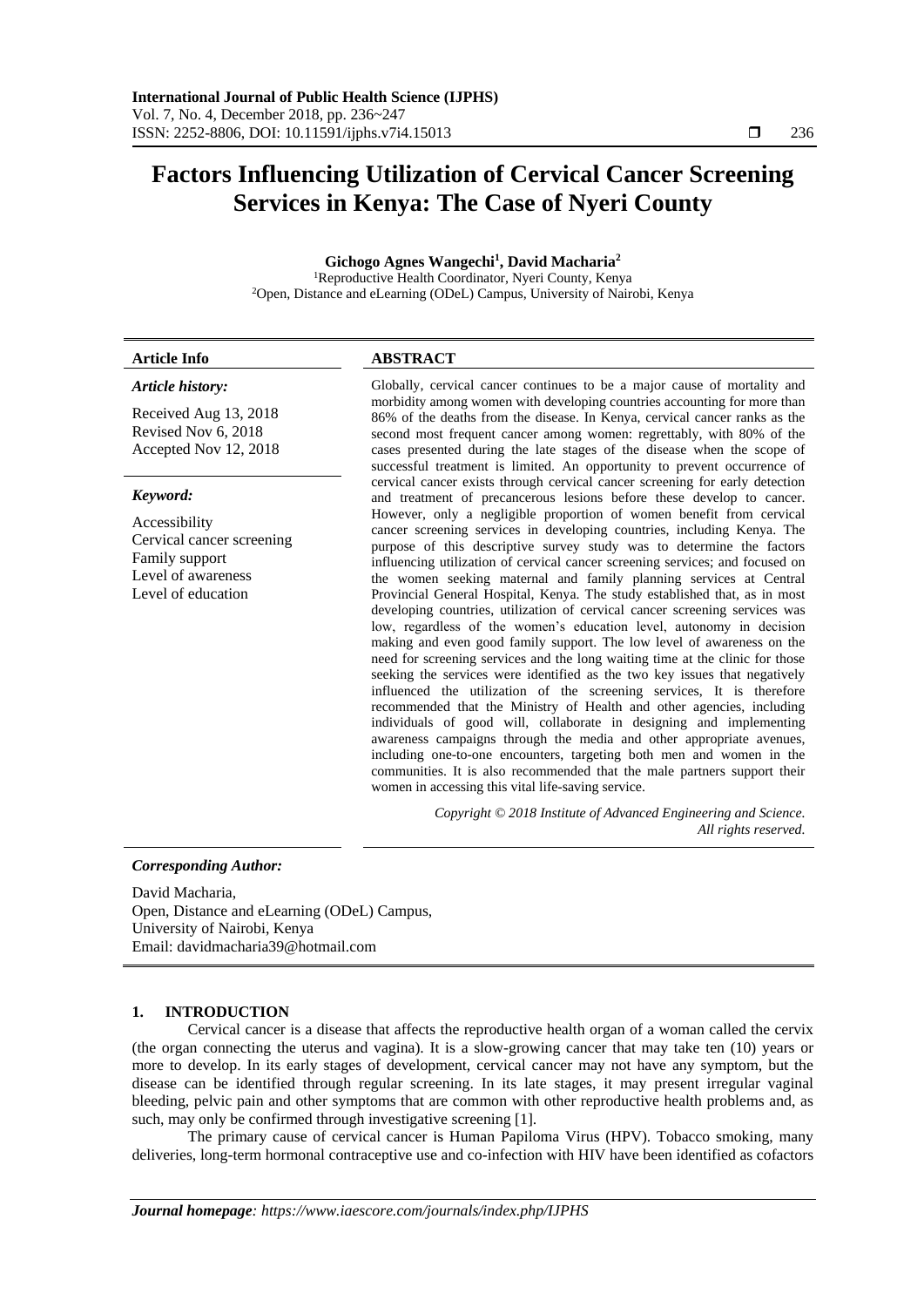necessary for progression from cervical HPV infection to cancer [2]. HPV is sexually transmitted. Its primary prevention strategies are basically two: the first being HPV vaccination and the second being health education for modification of behaviors associated with HPV infection such as risky sexual behaviors, smoking, and many deliveries, among others. Secondary prevention measures involve cervical cancer screening for early detection and treatment of precancerous lesions [3], [4]. A precancerous lesion is abnormal body cells which, if left untreated, may lead to cancer. HPV vaccination reduces cervical cancer incidence by 70%. However, it is only beneficial for women who have not started engaging in sex. It is also expensive and hence unaffordable for most women in low resource situations [5]. This leaves behavior modification and cervical cancer screening as the key alternative preventive approaches.

The natural history of cervical cancer suggests that precancerous lesions start about 10 years or more before cancer develops. Precancerous lesions are treatable when detected early [1]. Therefore, early screening and treatment for such lesions is important for prevention of cancer. According to the American Cancer Society, it is recommended that every woman who is sexually active or is twenty-one (21) or more years of age should have a cervical cancer screening done annually for three (3) consecutive years. The first screening for cervical cancer should be done after the first sexual intercourse or at the age of 21 years, whichever comes first. After 3 years of normal pap smear, the woman can now test less frequently, for example, once every 3 years if she is classified as being at low risk for cervical cancer; however, she should continue yearly pap smear if she is classified as being at high risk [6]. The women classified as of high risk for cervical cancer include those who are HIV positive, those with associated human papilloma virus, those with multiple sexually partners, those with history of other cancers and those with family history of cervical cancer [7], [8].

Specific cervical cancer screening approaches recommended by WHO include pap smear tests, visual tests and tests for HPV infection. Pap smear involves the collection of a specimen from the woman's cervix which is taken to the laboratory for analysis. It takes about a week for the clients to get the results. This type of screening is effective but widely unavailable due to infrastructural constraints. The visual approaches, (visual inspection using acetic acid-VIA) and visual inspection using Lugos Iodine (VILI), are cheap, easy to learn, and are carried out by the health care workers at the clinic and do not require laboratory infrastructure. The woman gets the results immediately. This method is more appropriate and has been recommended for screening and treatment for precancerous conditions in low-resource settings [9], [10].

The trick then, as happens at the Provincial General Hospital in Nyeri, Kenya, is to integrate cervical cancer screening services in the already existing maternal and child health programs, mainly in the family planning clinics. Both pap smear and visual tests are used as the screening approaches with visual test being the primary method that is carried out by nurses working in the family planning clinic. Pap smear is carried out occasionally, when the doctors recommend.

Evidence from all over the world confirms the high relationship between high morbidity and mortality from cervical cancer with non-participation of women in cervical cancer screening programs and low screening coverage among the eligible population, be it for the first screening or for the recommended regular repeat screening [11], [12]. However, and as would be expected, levels of participation in the screening programs differ a lot between developed and developing countries. The developed countries report high percentage of participation in cervical cancer screening of about 86% and a follow up rate of 76% within 3 years after initial screening [13], [14]; resulting in high levels of reduced cumulative mortality rates. On the other hand, cervical cancer continues to be a major public health threat to women in many low and medium resourced countries, that include Kenya, amounting to over 80% of the world cervical cancer deaths [15], [16]; this arising from lack effective cervical screening program, low utilization of the limited screeining program, and failure to participated in the recommended follow up screening test [17], [18].

Studies from around the world have identified several key factors that influence cervical screening behaviors amongst women. A closer examination of the identified factors suggests that reasons for low utilization of cervical screening are basically the same in both developed and developing regions of the world. These identified factors constitute the objectives of this study thus, ensuring that the study contributes to available literature in this crucial area, besides suggesting strategies that would contribute the prevention and reduction of cervical cancer.

#### **2. RESEARCH METHOD**

The study adopted a descriptive survey design and utilized a quantitative research approach by use of a structured questionnaire with close ended questions to enable collection of quantitative data on the study's four independent variables. Also, and as expected for this kind of study, extensive review of relevant literature was undertaken with the view to establishing the key variables whose analysis would give the study a global relevance.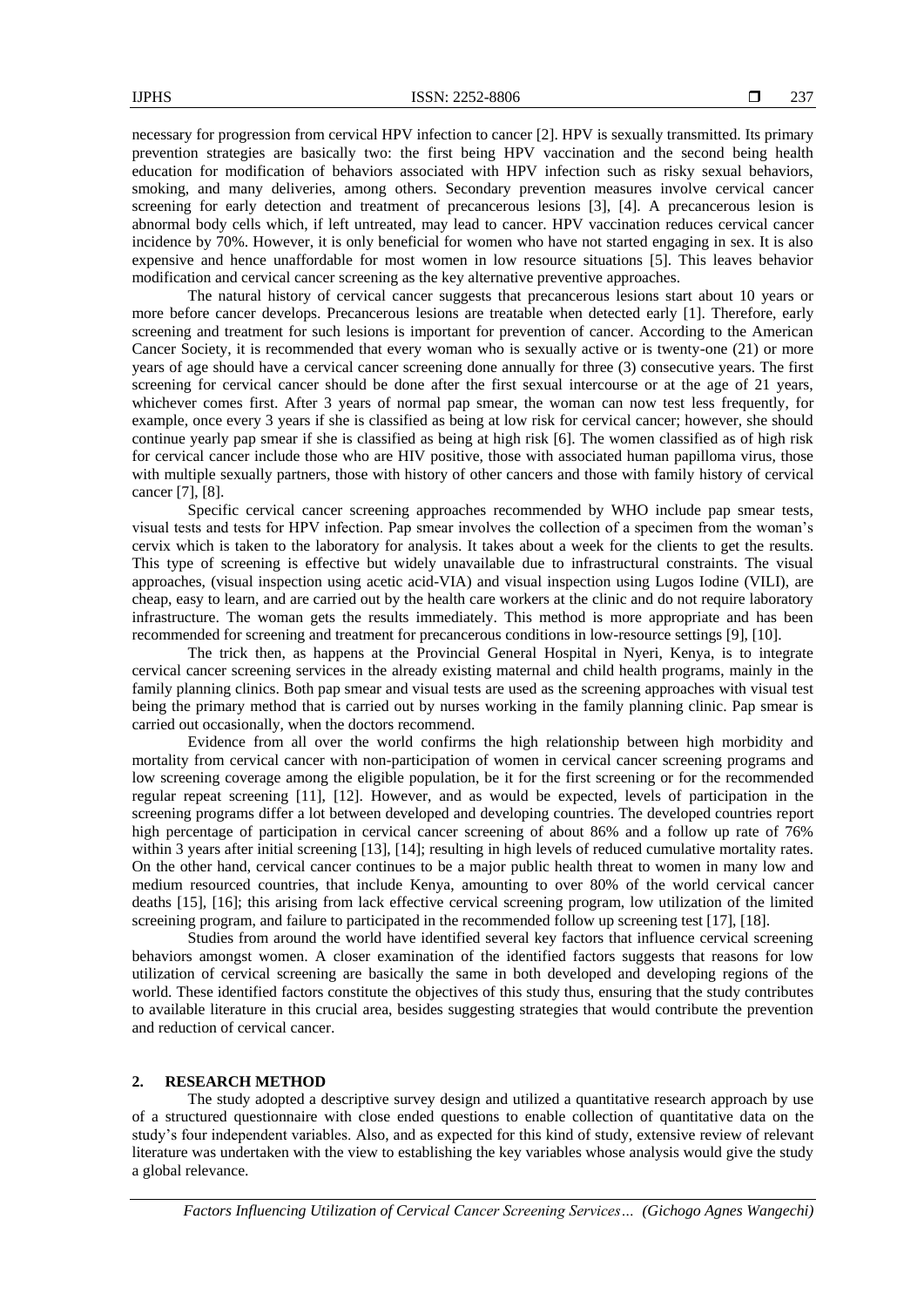The target population comprised women aged between 15 and 60 years seeking maternal health services at the Maternal Child Health/Family Planning (MCH-FP) Clinic at Central Provincial General Hospital in Nyeri in the month of June 2012, when the data was collected. The MCH-FP clinic serves an average of 920 women per month [19] who formed the target population of this study. A sample of 30% of the target population was randomly selected by systematic picking every fourth  $(4<sup>th</sup>)$  client who came to the clinic, thus ensuring every woman an equal and independent chance of being included in the study. Out of the grand total of 290 questionnaires that were used in the study, 287 of them were returned, amounting to a high response rate of 98.97 %.

# **3. RESULTS AND DISCUSSION**

The results' analysis is on each of the four objectives of the study and is based on data sourced from the 287 returned questionnaires. The study findings are then reviewed against those from similar studies around the world as found in literature review.

# **3.1. Influence of women's level of education**

This section of the study captures information on the highest level of formal education achieved by the respondents. The women's education level was then cross tabulated with the dependent variable, namely utilization of cervical cancer screening services, to establish the relationship between these two variables. This cross tabulation is necessary because, according to the United Nations World Development Report [20], education is an essential component to human health whereby households with more education enjoyed better health. Women in developing countries tend to be poorly educated; a fact that has profound ramifications on total quality of their lives, including both in accessing healthcare and in health-seeking behavior. Also, as the rest of this section shows, other studies around the globe have recorded a positive association between education level and utilization of cervical cancer screening services among women.

# **3.1.1. Respondents level of education**

Respondents were requested to indicate their highest level of formal education. Their responses are given in Table 1. As Table 1 shows, the study group consisted of well-educated women with three quarters of them having attained secondary education and above; and only a tiny proportion (4.9%) of the women with no formal education.

| Table 1. Respondents' Level of Education |           |            |
|------------------------------------------|-----------|------------|
| Education level of respondents           | Frequency | Percentage |
| None                                     | 14        | 4.9        |
| Primary level                            | 57        | 19.9       |
| Secondary level                          | 139       | 48.4       |
| Tertiary level                           | 77        | 26.8       |
| Total                                    | 287       | 100.0      |

# **3.1.2. Influence of education level on utilization of cervical cancer screening services**

A cross tabulation of the respondents' education level was done against the number of those who reported to having had previous testing for cervical cancer, as shown in Table 2. Table 2 shows that utilization of cervical cancer screening services among women was low regardless of their level of education. Those women with secondary education or lower had a slightly lower utilization rate of around 25%, against a slightly higher rate of 32.5% among women with tertiary education.

However, while accepting the fact that generally the utilization of preventive services in Kenya and elsewhere in the developing countries is low, it would be naïve not to appreciate the positive influence of education in the utilization of these services. In this regard, the Kenyan study resonates with similar studies done in Botswana, India and South Africa that confirm that better educated women were more conscious than the less educated ones on utilizing preventive health services [20], [21], [22]. Similarly, a study done in Jamaica by Barba and Juanita in 2004 establishes that of the women who had ever received a pap smear, 64% of them had a secondary school education as compared to the 41.5% of the women who had never had a pap smear. The correlation between higher education level and increased cervical cancer screening attendance is also supported by studies in the United States and Mexico [23], [24].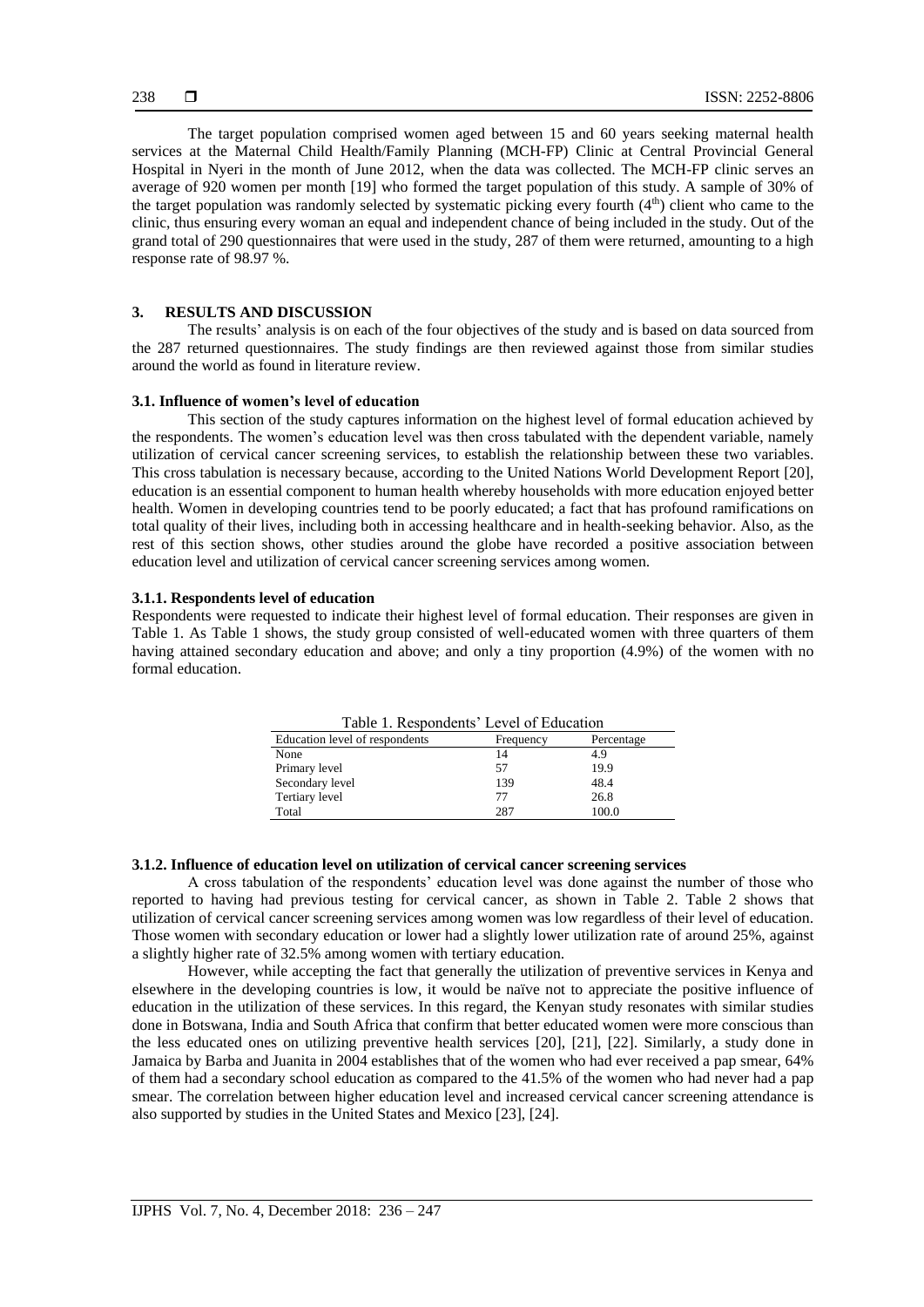|                     | Previous cervical cancer screening |      |           |      |     |
|---------------------|------------------------------------|------|-----------|------|-----|
| Level of education  | Yes                                |      | No        |      |     |
|                     | Frequency                          | $\%$ | Frequency | $\%$ |     |
| No formal education |                                    | 21.4 |           | 78.8 |     |
| Primary             | 15                                 | 26.4 | 42        | 73.7 |     |
| Secondary           | 28                                 | 25.2 | 111       | 74.8 |     |
| Tertiary            | 27                                 | 32.5 | 52        | 67.5 |     |
| Total               | 71                                 |      | 216       |      | 287 |

|  | Table 2. Education Level versus Utilization of Cervical Cancer Screening Services |  |  |  |  |  |  |  |  |  |
|--|-----------------------------------------------------------------------------------|--|--|--|--|--|--|--|--|--|
|--|-----------------------------------------------------------------------------------|--|--|--|--|--|--|--|--|--|

#### **3.2. Women's level of awareness and utilization of cervical cancer screening services**

A woman's level of awareness was measured on four key parameters namely: having ever heard about cervical cancer screening services; knowledge on when to go for the first cervical cancer screening test; knowledge on the role of the screening test; and awareness of risk factors of cervical cancer. These parameters were examined separately and then combined to show the overall level of awareness on cervical cancer screening services.

#### **3.2.1. Awareness on existence of cervical cancer screening services**

The respondents were asked whether they had ever heard about the existence of cervical cancer screening services; and their responses are recorded in Table 3. As shown in Table 3, majority (68.1%) of the respondents had previously heard about cervical cancer screening services.

| Table 3. Knowledge on Cervical Cancer Screening Services |  |  |  |
|----------------------------------------------------------|--|--|--|
|----------------------------------------------------------|--|--|--|

| Previously heard of cervical cancer<br>screening services | Frequency | Percentage |
|-----------------------------------------------------------|-----------|------------|
| Yes                                                       | 206       | 68.1       |
| No                                                        | 81        | 31.9       |
| Total                                                     | 287       | 100.0      |

# **3.2.2. Awareness on the importance of a cervical cancer screening**

The importance of cervical cancer screening is to detect changes on the cervical cells early and treat them before they develop to cancer. Respondents' awareness on this fact was measured by requesting them to identify the role of cervical cancer screening test from a list of given choices, as recorded in Table 4. As Table 4 demonstrates, the respondents' levels of awareness about the importance of a cervical cancer screening were low. Only 18% of the women knew that the screening was meant to detect the precancerous lesions before they developed into cancer, while a whole 82% of the women either had misconceptions or they did not know the role of cervical cancer screening.

| Tuble 1. Role of Cervical Cancel Bereching                                     |           |            |  |  |  |
|--------------------------------------------------------------------------------|-----------|------------|--|--|--|
| The role of cervical cancer screening                                          | Frequency | Percentage |  |  |  |
| To detect cancer                                                               | 155       | 54.0       |  |  |  |
| To detect and treat changes on the cervical cells before they become cancerous | 53        | 18.5       |  |  |  |
| To detect any problem in the uterus                                            |           | 4.5        |  |  |  |
| To detect HIV and sexually transmitted diseases                                |           | 1.4        |  |  |  |
| Do not know                                                                    | 62        | 21.6       |  |  |  |
| Total                                                                          | 287       | 100.0      |  |  |  |
|                                                                                |           |            |  |  |  |

# Table 4. Role of Cervical Cancer Screening

# **3.2.3. Awareness on when to go for cervical cancer screening**

Every woman should have cervical cancer screening when she reaches 21 years of age, then annually for three years, and finaly, every three years. Respondents' awareness of this fact was measured by requesting them to identify when to go for cervical cancer screening from a list of given choices. Their responses are given in Table 5. Table 5 shows that about half of the respondents (48.4%), knew when they were supposed to have the cervical cancer screening; while the rest either did not know or had misconceptions.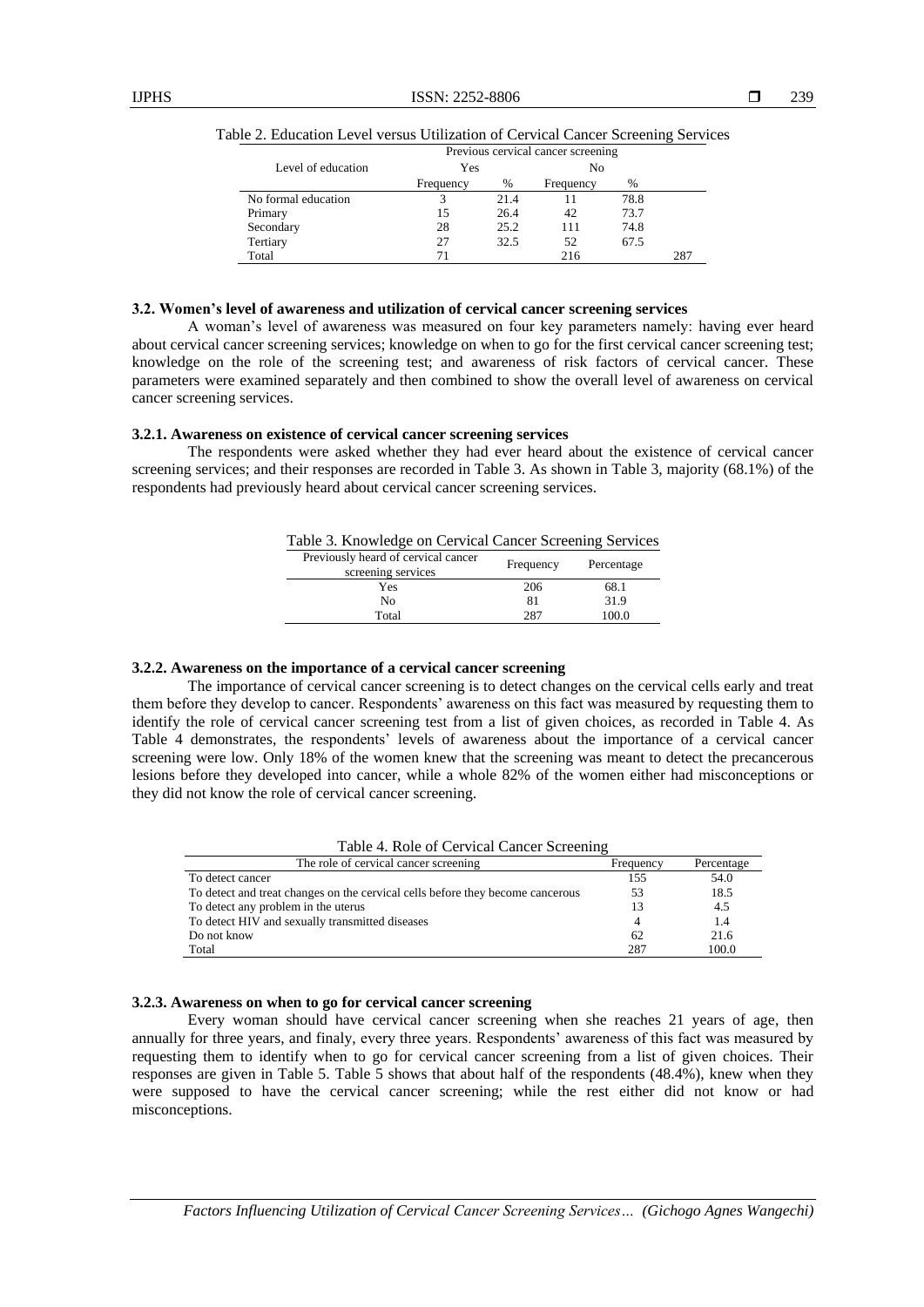| Table 5. When to Have Cervical Cancer Screening                           |           |            |  |  |
|---------------------------------------------------------------------------|-----------|------------|--|--|
| When to have cervical cancer screening                                    | Frequency | Percentage |  |  |
| Initial test at 21 years, annually for 3 years and then every three years | 139       | 48.4       |  |  |
| When she is having a uterus related problem                               | 22        | 7.7        |  |  |
| If she has been bleeding irregularly                                      |           | 2.4        |  |  |
| If she develops irregular unexplained vaginal bleeding                    | 21        | 7.3        |  |  |
| Any time                                                                  | 14        | 4.8        |  |  |
| Do not know                                                               | 84        | 29.3       |  |  |
| Total                                                                     | 287       | 100.0      |  |  |

#### **3.2.4. Awareness on the risk factors of cervical cancer**

Respondents were given a list of risk factors of cervical cancer and then requested to identify the factors known to them. The respondents were then put into three categories depending on the number of risk factors they were able to identify, as shown in Table 6. Table 6 demonstrates a low level of awareness on risk factors with over half (50.9%) of the respondents identifying only 1-2 risk factors; and only a small proportion (16.7%) of the respondents able to identify 5-6 risk factors for cervical cancer.

Table 6. Level of Awareness on Risk Factors of Cervical Cancer

| Level of Awareness     | Frequency | Percentage |
|------------------------|-----------|------------|
| Named 5-6 risk factors | 48        | 16.7       |
| Named 3-4 risk factors | 93        | 32.4       |
| Named 1-2 risk factors | 146       | 50.9       |
| Total                  | 287       | 100 O      |

#### **3.2.5. Respondents' overall level of awareness**

The respondents' overall level of awareness was obtained from scores aggregated from the four indicators described from Table 3 to Table 6. Respondents who had previously heard about cervical cancer screening services scored one point. For the correct answers on the role of cervical cancer screening test and when to undertake the cervical cancer screening, she scored one point for each. In addition, the respondent was assessed on her awareness of the risk factors for cervical cancer. If the respondent mentioned 5-6 risk factors she scored three points. If she mentioned 3-4 risk factors, she scored two points and if she mentions 1-2 risk factors, she scored one point. The maximum possible score was 6 points. The woman's level of awareness was considered very high if she scored 5 points and above; high, when she scored 4 points; low, if she scored 3 points; and very low, if she scored 2 points and below. The respondents' overall level of awareness is captured in Table 7. As Table 7 clearly demonstrates, 83% of the respondents had a low level of awareness on cervical cancer screening services; while a very small proportion of them (2.8 %) had very high level of awareness.

Table 7. Respondents' Overall Level of Awareness on Cervical Cancer

| Level of awareness | Frequency | Percentage |
|--------------------|-----------|------------|
| Very high          |           | 2.8        |
| High               | 41        | 14.2       |
| Low                | 88        | 30.6       |
| Very low           | 150       | 52.4       |
| Total              | 287       | 100.0      |

#### **3.2.6. Relationship of level of awareness and previous screening of cervical cancer**

Much as other factors may influence a woman's decision to seek the screening services, her level of awareness, as detailed in Section 3.2.5, must be a key factor. Accordingly, a cross tabulation was done on the women's overall level of awareness and their previous participation in cervical cancer testing. Their responses are presented in Table 8.

Table 8 shows that there was a significant association of women's level of awareness and their utilization of cervical cancer screening services. Women with very high level of awareness on cervical cancer screening services were better in the utilization of screening services as compared to women with low awareness level. A significantly high proportion of respondents (75%) with very high level of awareness had been screened for cervical cancer; whereas only a very small proportion (5.3%) of respondents with very low levels of awareness had previously been screened for cervical cancer.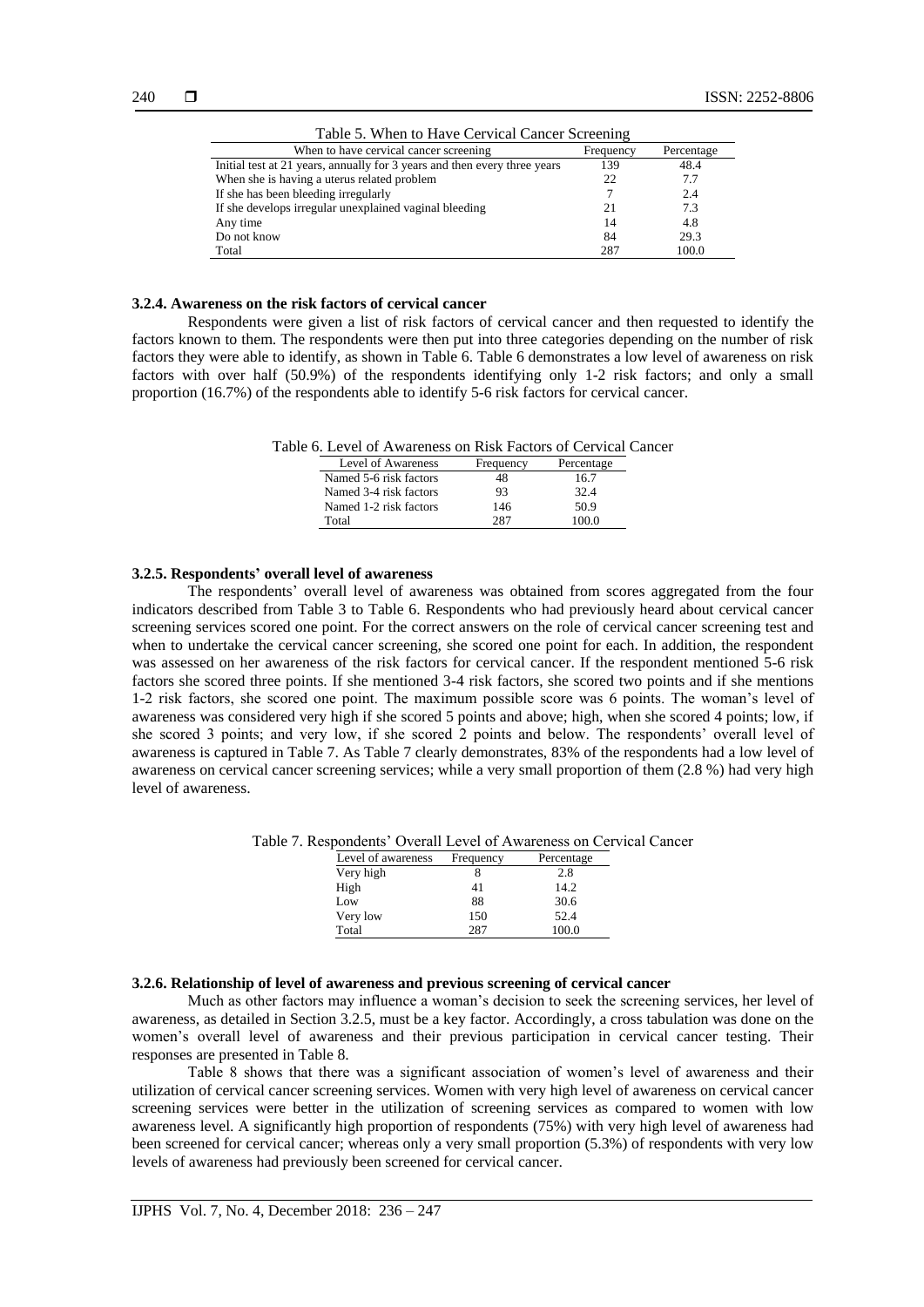| Levels of awareness on cervical cancer | Self-reporting on previous cervical cancer testing<br>Yes<br>No |      |           |               |
|----------------------------------------|-----------------------------------------------------------------|------|-----------|---------------|
| screening service                      | Frequency                                                       | %    | Frequency | $\frac{0}{0}$ |
| Very high                              |                                                                 |      |           |               |
| High                                   | 25                                                              | 60.9 | 16        | 39.1          |
| Low                                    | 34                                                              | 38.6 | 54        | 61.4          |
| Very low                               |                                                                 | 5.3  | 142       | 94.7          |

Total 216

Table 8. Relationship of Level of Awareness and Previous Cervical Cancer Screening

This study revealed that over 80% of the women respondents had low levels of awareness about the role of cervical cancer screening; hence our conclusion that this negatively influenced their utilization of the screening services. Also, and as consistent with studies done in Latin America, Malaysia, Trinidad, Jamaica and Malawi [25], [26], [27], [28], [29], there was a general belief that cervical cancer screening is used to diagnose, rather than to prevent cervical cancer. Accordingly, many women feared being screened in case they are diagnosed with the deadly disease; a revelation that would have adverse social ramifications and stigma.

The overall level of awareness had a significant relationship with previous utilization of cervical cancer screening. In Kenya, for example 75% of those who had previous screening, returned for more services. This strong relationship between levels of awareness and utilization of services in this study is consistent with similar studies done in Mexico, Uganda and Malawi [29], [30], [31], [32], [33].

Regrettably, in this study, many of the women who were categorized as having a high level of awareness had not presented themselves for cervical cancer screening. This finding is consistent with a study done in Nigeria where 28 % of health workers-who would be expected to have good knowledge on cervical cancer and its ramifications-had never been tested for cervical cancer. As such a behavior is not expected from right-thinking adults, many who are well-educated, other key factors beyond awareness must be at play, as this study reveals.

#### **4.3. Family support and utilization of cervical cancer screening services**

This section presents the findings on the influence of family support on women's utilization of cervical cancer screening services. The indicators considered include who made decisions about seeking cervical cancer screening services; support from the male partner; and the kind of support given to the woman to enable her to utilize preventive health services, such as cervical cancer screening services.

#### **4.3.1. Decision making on utilization of cervical cancer screening services**

Respondents were asked to indicate the person who was responsible for making decision in the family on issues relating to maternal health services, such as cervical cancer screening. Their responses are presented in Table 9.

| Table 9. Persons Responsible for Making Decision on Seeking Cervical Cancer Screening Services |
|------------------------------------------------------------------------------------------------|
|------------------------------------------------------------------------------------------------|

| Frequency | Percentages |
|-----------|-------------|
| 187       | 65.2        |
| 24        | 8.4         |
| 59        | 20.6        |
| 17        | 5.9         |
| 287       | 100         |
|           |             |

Table 9 records a high level of autonomy amongst the study group, even in this male-dominated society. A whole 65.2% of the women were responsible for their decision to seek the screening services. Male partners' involvement was certainly evident, but at low levels, with only 29% of the respondents either involving their partners or the males taking the decisions regarding the seeking cervical cancer screening services.

#### **4.3.2. Relationship of responsibility in decision making and utilization of screening services**

Cross tabulation was done on responsibility for making decisions against utilization of cervical cancer screening services. The results are presented in Table 10. Table 10 reveals that, among the group, the males were key players in their partners' involvement in the utilization of cervical cancer screening services. A combined total of 53.6% of the women who had utilized the screening services reported that either their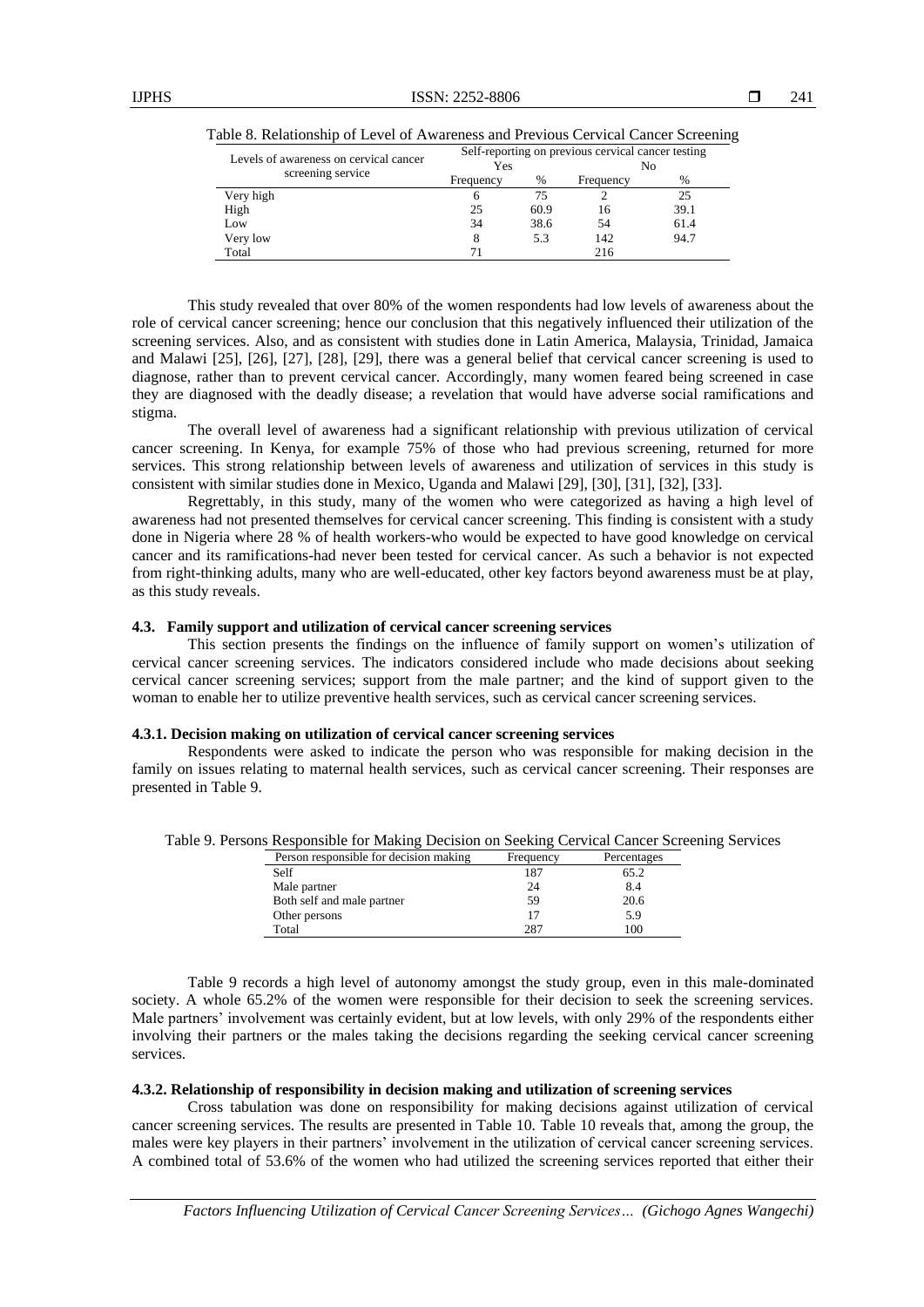spouses, or both they and the spouses, had made the decision. This contrasts with the 26.6% utilization level of women who made the decision on their own.

| $\mathbf{C}$<br>Tor Beenstons mutually rigamed campation or betterming between |                                               |      |           |      |     |  |
|--------------------------------------------------------------------------------|-----------------------------------------------|------|-----------|------|-----|--|
|                                                                                | Previously utilized cervical cancer screening |      |           |      |     |  |
| Responsibility for decision making                                             |                                               |      |           |      |     |  |
|                                                                                | Yes                                           |      | No        |      |     |  |
|                                                                                | Frequency                                     | %    | Frequency | $\%$ |     |  |
| Self                                                                           | 50                                            | 26.6 | 138       | 73.4 |     |  |
| Male partner                                                                   | 8                                             | 33.3 | 16        | 66.7 |     |  |
| Both self and partner                                                          | 12                                            | 20.3 | 47        | 79.7 |     |  |
| Other persons                                                                  |                                               | 10   | Q         | 90   |     |  |
| Total                                                                          |                                               |      | 217       |      | 287 |  |

Table 10. Responsibility for Decisions Making Against Utilization of Screening Services

# **4.3.3. Form of support when seeking cervical cancer screening services**

Respondents were requested to indicate the form of support they require when seeking cervical cancer screening services. Their responses are presented in Table 11. Table 11 shows that all the respondents needed support of one kind or another when seeking cervical cancer screening services. The support included finances, escort to the facility, and encouragement to seek the services. Certainly, and again underscoring the importance of the male partner in this culturally-delicate matter, most of the respondents indicated support would come from their male partners.

Table 11. Support Sought When Seeking Cervical Cancer Screening Services

| Form of support given          | Frequency | Percentage |
|--------------------------------|-----------|------------|
| Financial support              | 186       | 64.5%      |
| Escort to the health facility  | 29        | 10.1%      |
| Encouragement to seek services | 32        | 11.1%      |
| No support required            | 41        | 14.2%      |
| Total                          | 287       | 100        |

A closer look at the evidence in this section brings up several interesting facts. Even though majority of the respondents had high levels of education; had the autonomy to make decisions about when to seek the needed cervical cancer screening services; and had support from their male partners, a high proportion of them did not seek the services. This contrasts with studies done in India and Pakistan where women's autonomy was found to improve uptake of reproductive health services [21], [34].

This low level of utilization of services among study women who had all these positive factors in their favour, perhaps should be blamed on both their low level of awareness and the fear of the stigma associated with seeking preventive health services as opposed to curative ones.

### **4.4. Accessibility of cervical cancer screening services**

This section presents findings on the accessibility of cervical cancer screening services at Central Provincial General Hospital in Nyeri. The indicators investigated include distance the women covered to the health facility; perception about the cost; and the amount of time the client had to wait at the clinic to receive the service.

# **4.4.1. Distance from the hospital**

Respondents were requested to indicate the distance they had to cover to reach the Provincial General Hospital. The responses are as indicated in Table 12. Table 12 shows that majority (65.3%) of the women accessing services from the MCH/FP clinic travelled no more than five (5) kilometres to reach the hospital; and only a small proportion (3.1%) had to cover more than 10 km to the hospital. The distance to the hospital was then cross tabulated with previous utilization of cervical cancer screening services, and the results are as shown in Table 13.

As shown in Table 13, distance to the health facility had no significant relationship with previous participation in cervical cancer testing, as virtually 70% of the respondents recorded no previous participation in cervical cancer testing regardless of the distance to the hospital.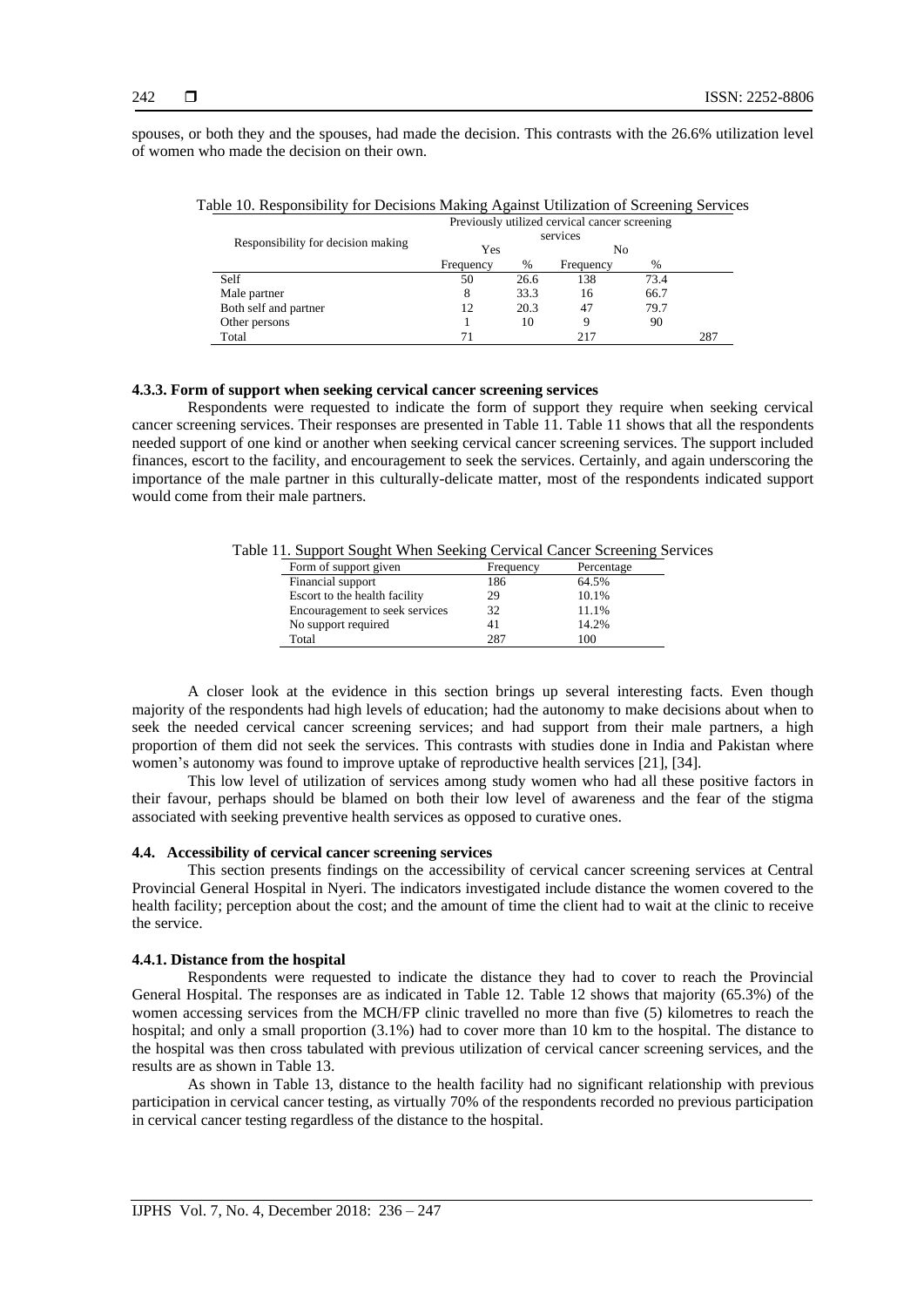| Table 12. Distance Covered to Reach the Hospital |           |         |  |  |
|--------------------------------------------------|-----------|---------|--|--|
| Distance covered                                 | Frequency | Percent |  |  |
| $0-5$ km                                         | 188       | 65.3    |  |  |
| $6-10km$                                         | 91        | 31.6    |  |  |
| Over 10 km                                       |           | 3.1     |  |  |
| Total                                            | 287       | 100.0   |  |  |

Table 13. Distance to the Hospital and Utilization of Cervical Cancer Screening Services

| Distance to the hospital | Self-reporting on previous cervical cancer testing<br>Yes<br>No |      |           |      |     |
|--------------------------|-----------------------------------------------------------------|------|-----------|------|-----|
|                          | Frequency                                                       | %    | Frequency | $\%$ |     |
| $0-5$ km                 |                                                                 | 21.8 | 147       | 78.2 |     |
| $6-10$ km                | 28                                                              | 30.8 | 63        | 69.2 |     |
| $>10$ km                 |                                                                 | 22.2 |           | 77.8 |     |
| Total                    |                                                                 |      | 217       |      | 287 |

# **4.4.2. Cost of the cervical cancer screening services**

The respondents were requested to rate the cost of cervical cancer screening services on a scale of very expensive, expensive and fair. Table 14 records their responses. As shown in Table 14, only a small number of the respondents (15%) rated the charges for screening services as expensive.

| Table 14. Responses on Cost of Cervical Cancer Screening Services |  |  |
|-------------------------------------------------------------------|--|--|
|                                                                   |  |  |

| Rating of charges for screening | Frequency | Percentage |
|---------------------------------|-----------|------------|
| Very expensive                  |           | 3.8        |
| Expensive                       | 32        | 11.1       |
| Fair                            | 169       | 58.9       |
| No response                     | 75        | 26.1       |
| Total                           | 287       | 100.0      |

#### **4.4.3. Relationship of cost rating and utilization of cervical cancer screening services**

Cross tabulation was done on cost rating against utilization of cervical cancer screening services. The results are presented in Table 15. Table 15 shows that cost had limited influence on utilization of cervical cancer screening services. Of the 169 respondents who rated the charges as fair, only 34.9% of them reported to have utilized the available screening services. In contrast, 45.5% of the respondents who rated the charges as very expensive indeed utilized the services.

Table 15. Comparison between Cost Rating and Utilization of Cervical Cancer Screening

|                            | Self-reporting on previous cervical cancer testing |      |           |      |     |
|----------------------------|----------------------------------------------------|------|-----------|------|-----|
| Cost of Screening Services | Yes                                                |      | No        |      |     |
|                            | Frequency                                          | %    | Frequency | %    |     |
| Very expensive             |                                                    | 45.5 |           | 54.5 |     |
| Expensive                  | 6                                                  | 18.8 | 26        | 81.3 |     |
| Fair                       | 59                                                 | 34.9 | 110       | 65.1 |     |
| No response                |                                                    | 1.3  | 75        | 98.3 |     |
| Total                      |                                                    |      | 216       |      | 287 |

## **4.4.3. Waiting time at the clinic before receiving cervical cancer screening services**

The respondents were requested to record the time they spent at the clinic waiting to receive the screening services. Their responses appear in Table 16. As shown in Table 16, a significant 55% of the respondents reported that they had to wait for ½ hr. and more to access cervical screening services at the Provincial General Hospital. This reported waiting time was then cross tabulated with previous cervical cancer screening. The results are as presented in Table 17.

As shown in Table 17, a shorter waiting time was closely associated with a higher utilization of cervical screening services. About half of the respondents who identified the waiting time to be 10-20 minutes utilized the cervical cancer screening services. The utilization rate becomes poorer and poorer as the waiting time increased to the extent that those who identified a waiting time of more than an hour never utilized the services.

*Factors Influencing Utilization of Cervical Cancer Screening Services… (Gichogo Agnes Wangechi)*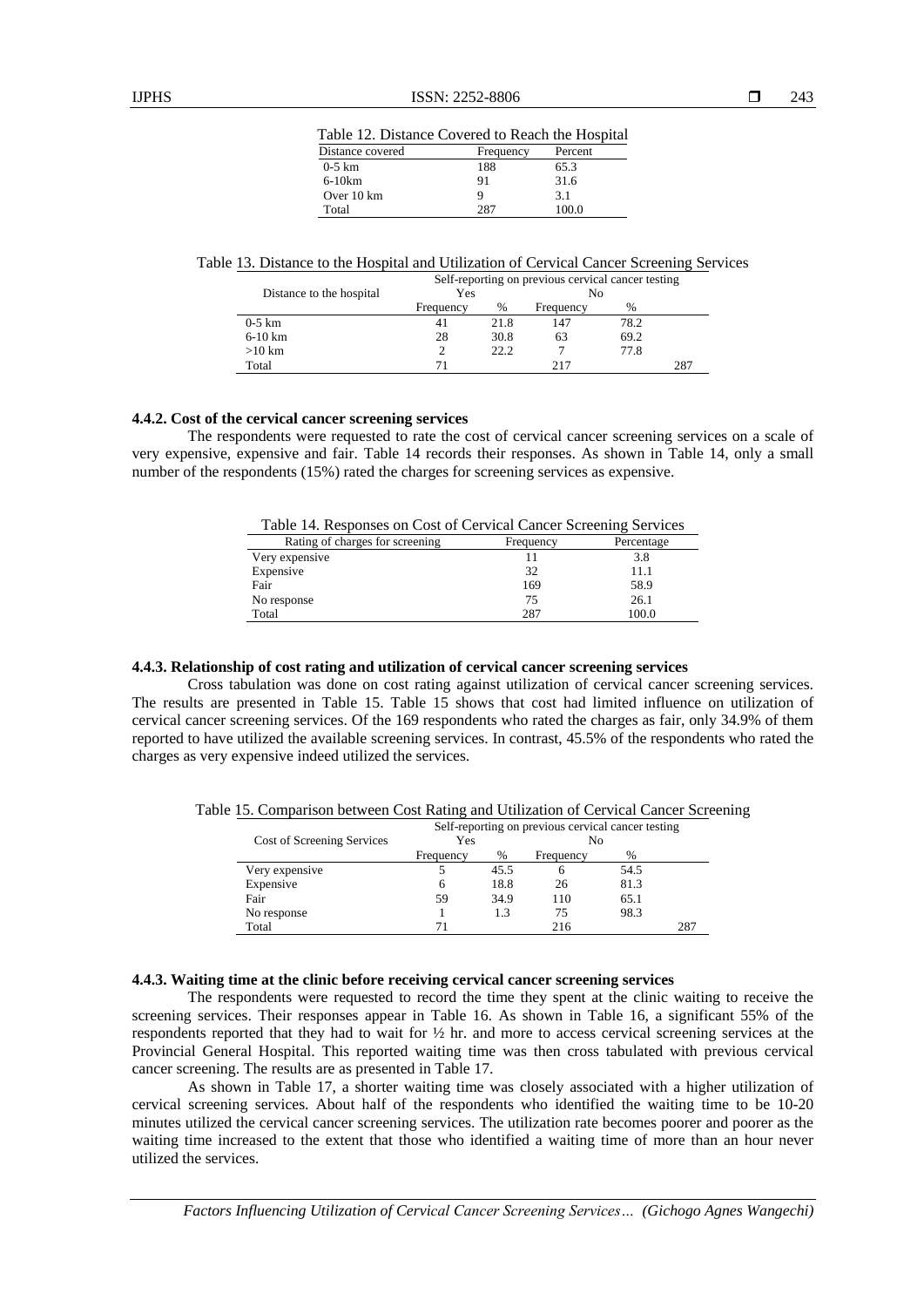| Table 16. Waiting Time to Receive Cervical Cancer Screening |            |  |  |  |
|-------------------------------------------------------------|------------|--|--|--|
| Frequency                                                   | Percentage |  |  |  |
| 75                                                          | 26.1       |  |  |  |
| 55                                                          | 19.2       |  |  |  |
| 63                                                          | 22.0       |  |  |  |
| 94                                                          | 32.8       |  |  |  |
| 287                                                         | 100.0      |  |  |  |
|                                                             |            |  |  |  |

Table 17. Comparison of Waiting Time and Utilization of Cervical Cancer Screening Services

| Self-reporting on previous cervical cancer testing |           |      |           |      |  |
|----------------------------------------------------|-----------|------|-----------|------|--|
| Waiting time                                       | Yes       |      | No        |      |  |
|                                                    | Frequency | %    | Frequency | $\%$ |  |
| 10-20 minutes                                      | 35        | 46.7 | 40        | 53.3 |  |
| 21-30 minutes                                      | 18        | 32.7 | 37        | 63   |  |
| 31-60 minutes                                      | 9         | 17   | 54        | 83   |  |
| 1 hour                                             | 0         | 0    | 94        | 100  |  |
| Total                                              | 71        |      | 217       |      |  |

The study notes that majority (65.3%) of the women accessing services from the MCH/FP clinic travelled no more than five (5) kilometres to reach the hospital and only 22% of the women travelled for 10 km or more. Despite this fact, 70% of the respondents recorded no previous participation in cervical cancer screening regardless of the distance to the hospital. This finding contrasts studies done in Mexico [35]; South East Asia, [36]; and Western Kenya, [37]; that point to the long distances travelled by clients as negatively influencing their utilization of the available screening services.

The study has also shown that there was no significant association between direct cost of the cervical cancer tests and the utilization of the service. This contrasts with findings from studies in Western Kenya, [37]; and from Mexico, [23]; that established that cost of services had an influence on women's utilization of appropriate health care services.

Finally, the section considered the influence of waiting time on the utilization of the cervical cancer screening services. The study has established a direct link between these two variables in that the longer the waiting time at the clinic, the less the chances of utilizing available screening services. These findings are consistent with those from a qualitative study done in Malawi [29] in which the women reported that they were willing to be screened; however, they had not done so because of the long waiting at the clinic. In other words, women, who, most likely, had taken time off from other responsibilities to rush to the clinic, may not be willing to spend a lot of time queuing. This scenario is relevant especially in the case of screening services where the women lining up would not be experiencing any relevant health problems.

#### **4.5. Utilization of cervical cancer screening services**

This section wishes to establish whether those women who had previously undertaken a cervical cancer test had returned for subsequent tests and the reasons why they did so.

#### **4.5.1. Previous screening for cervical cancer**

Respondents were asked if they had previously undertaken a cervical cancer test. Their responses are presented in Table 18. Table 18 captures the low uptake of cervical cancer screening test among the study group. As already recorded about the low utilization rate, only 24.7% of the respondents had previously been screened for cervical cancer.

| Table 18. Previous Participation in Cervical Cancer Screening |           |            |  |  |
|---------------------------------------------------------------|-----------|------------|--|--|
| Ever been screened for cervical cancer                        | Frequency | Percentage |  |  |
| Yes                                                           |           | 24.7       |  |  |
| Nο                                                            | 216       | 75.3       |  |  |
| Total                                                         | 287       | 100.0      |  |  |

#### **4.5.2. Cervical cancer screening within the last 3 years**

The women who have undergone an initial test should have learnt the importance of follow up tests. Hence, respondents who had previously tested for cervical cancer were asked if they had undertaken further tests within the last three years. Their responses are as indicated in Table 19. As shown in Table 19, of the 71 respondents who had ever been screened for cervical cancer, a sizeable proportion, equal to 88.7%, had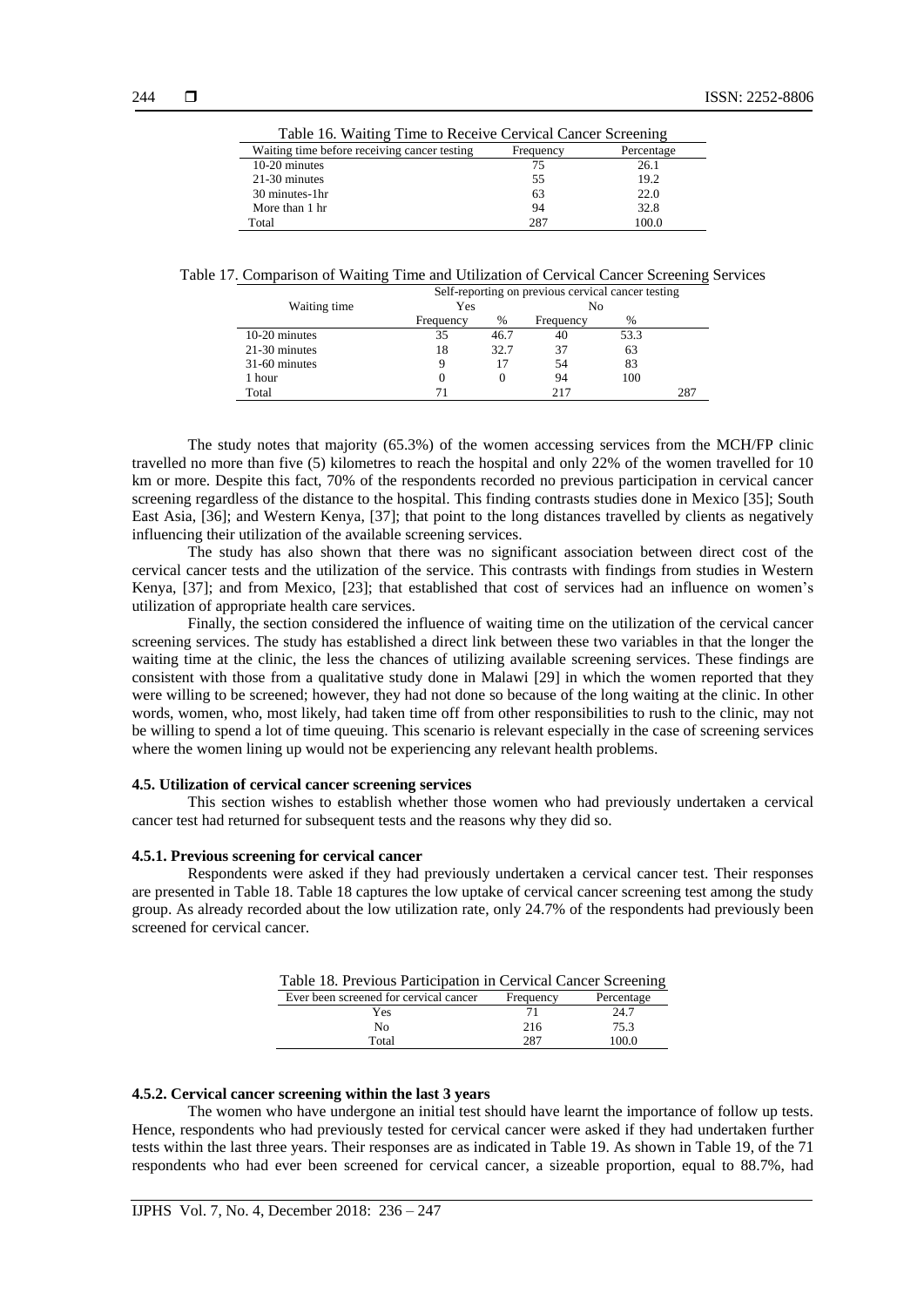undertaken a screening within the past 3 years. This action by the respondents attests to the positive role of awareness, besides other factors, in utilizing the screening services.

| able 19. Responses on Cervical Cancer Screening Within the Last 5 Teal |           |            |  |
|------------------------------------------------------------------------|-----------|------------|--|
| Screened within the last 3 years                                       | Frequency | Percentage |  |
| Yes                                                                    |           | 88.7%      |  |
| Nο                                                                     |           | 11.3       |  |
| Total                                                                  |           | 100.0      |  |
|                                                                        |           |            |  |

Table 10. Responses on Cervical Cancer Screening Within the Last 2 Year

# **4.5.3. Reasons for undertaking subsequent cervical cancer screening**

Respondents who had previously been screened for cervical cancer were asked to record why they had undertaken this subsequent initiative. Their responses are recorded in Table 20. Table 20 shows that majority (70.4 %) of the women who had undergone cervical cancer test undertook subsequent testing to confirm their health status, while another 23.9% was following the doctors' advice. This again attests to the vital role of awareness, and equally, that of those in the know to advise the women to undertake the screening services.

| Percentage |
|------------|
|            |
|            |
|            |
|            |

### **5. CONCLUSION**

In conclusion, we record the key findings of the study: findings that generally concur with similar studies around the globe. The study has confirmed the very low cervical cancer utilization rate around the globe. In contrast to what might be expected, formal education of the participating women was found to have only limited influence in the utilization of available services. This is probably due to the low levels of awareness on issues relating to cervical cancer screening; especially the mistaken notion of cervical cancer screening as a curative rather than a preventive measure. With such mistaken notion, unless one has issues with her organs, it made little sense to seek screening services. The study has also established the central role of the male partner in form of encouragement and support, be it financial or psychological. This involvement is crucial particularly in the patriarchal societies where men have a dominant role especially over their women's health seeking decisions. Such partner's support is equally important as the subject in question involves a disease found in the woman's private parts hence, seeking the screening services could lead to the mistaken belief that the concerned woman has been involved in immoral behavior. Finally, the study has established that women are less likely to be screened for cervical cancer if, for whatever reason, waiting time at the clinic is lengthy. Such lack of patience is reasonable for women who are forced to sacrifice time from family or job-related tasks; more so, since most times the women seeking the services have no obvious health problem.

The conclusion of this study points to three simple facts. First, cervical cancer is easy to manage. Secondly, while certainly not belittling the crucial health side, we need to accept that the disease is basically a societal problem: and, as with all societal issues, prevention and management of this disease cannot be left to the concerned women and health personnel only. It demands all members of the society working together for the common purpose; and as experience from all the world has proven; such joint efforts usually meet their declared objectives. It is with this confidence that the study offers the following recommendations that would ensure conquest of cervical cancer among women, especially through enhanced and effective utilization of screening services.

It is recommended that the Government of Kenya, through the Ministry of Health; the civil societies, religious and other community groups; and individuals of good will, collaborate in designing and implementing awareness campaigns on cervical cancer; and equally, the vitality of utilizing cervical cancer screening services. This should be done through the media, religious gatherings, women groups and chiefs' barazas (meetings) and other appropriate avenues, including one-to-one encounters, targeting both men and women in the communities.

It is recommended that the men, especially the partners, learn about cervical cancer, especially the role of the screening services. Such an exposure should lead to men giving their women the needed space in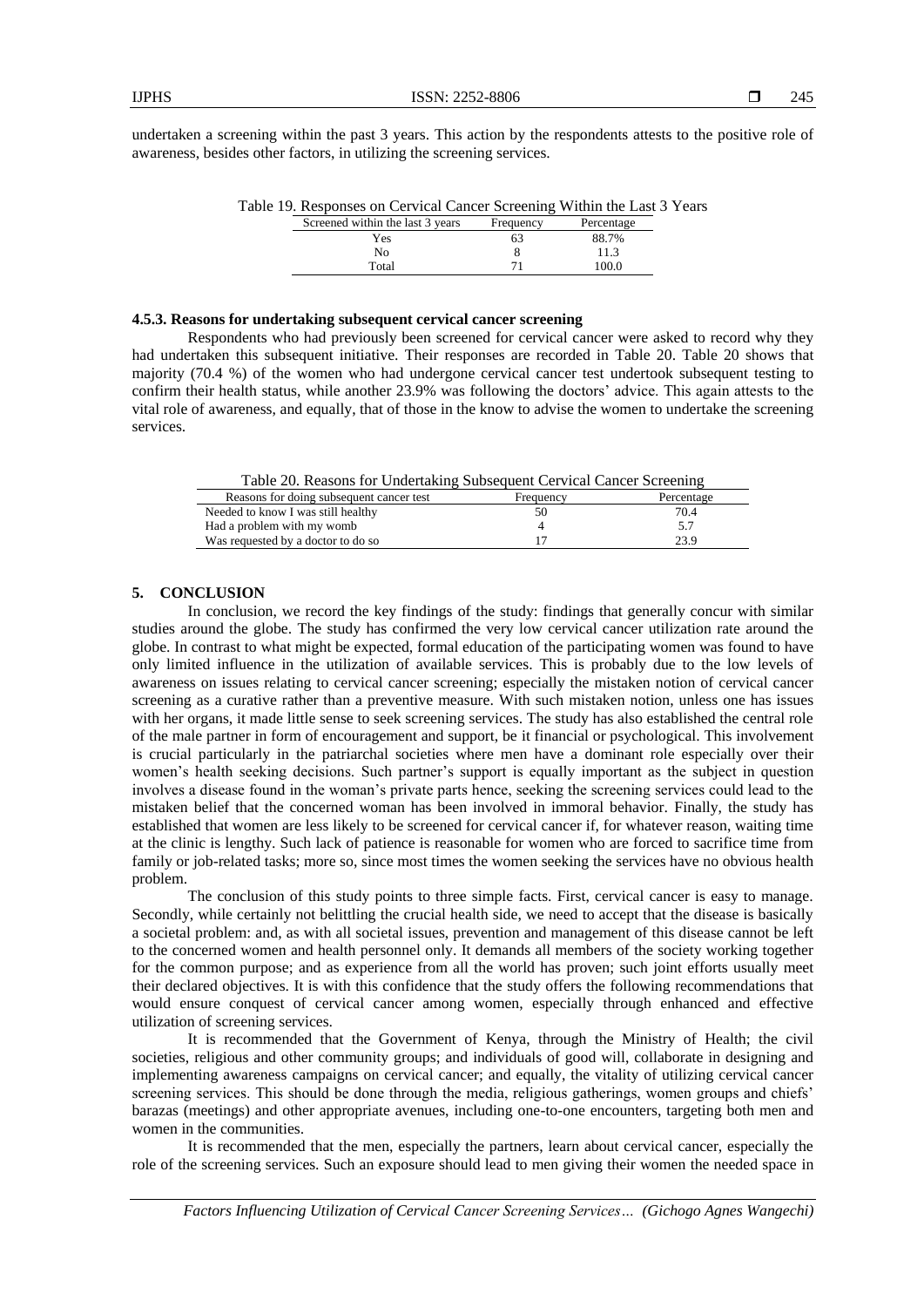form of encouragement and support, be it financial or psychological, to undergo the needed cervical cancer screening and treatment, if the latter is found necessary.

It is recommended that both male and female doctors and nurses familiarize themselves with the facts of the disease; and then, in whatever health encounter, intensify appropriate health education on the crucial role of cervical cancer screening services for individuals or groups of clients during appropriate clinical contacts. Especially the involved women health workers, particularly the young ones, should themselves be role models and hence use this fact to convince their clients to also participate.

Health facilities should integrate cervical cancer screening services, especially pap smear and visual tests, in the already existing maternal and child health programs; an action that would guarantee privacy and reduction of stigma to the women accessing the services.

The Government of Kenya should consider employing more nurses and doctors to improve the staffing levels in the hospitals to reduce waiting time by clients; an action that would certainly enhance utilization of cervical cancer screening services.

# **ACKNOWLEDGEMENTS**

Our appreciations go to close circle of friends especially Dr. Juma Mwangi, the Provincial Gynecologist, and Nelly Maina, the Reproductive Health Trainer, Nyeri for their unwavering support and encouragement. Also, we are grateful to our colleague and friend, Dr. Stephen Otieno, of Africa Capacity Alliance (ACA), Nairobi, for his support in formatting this paper for publication.

#### **REFERENCES**

- [1] Spencer, J., Deadly Disease and Epidemics: Cervical Cancer: Infobase Publishers, Chelsea House, New York, 2007.
- [2] WHO/ICO, Information Center on HPV and Cervical Cancer (HPV Information Center): Human Papilloma Virus and Related Cancers in Kenya; Summary Report, 2010, Retrieved from http://www.who.int/hpvcenter/en (accessed on 24th February 2012)
- [3] WHO/ICO, Information Centre on HPV and Cervical Cancer (HPV Information Centre): Human Papillomavirus and Related Cancers in Africa, Summary Report 2009, 2009, Retrieved from http:// www.who.int/hpvcentre. (Accessed on 23 March 2010).
- [4] Minoz Franceschi S., Bosch C., Moreno V., Herrero R., Smith J. S, Shah K., Meijer C and Bosch X, Role of Parity and Human Papilloma Virus in Cervical Cancer: The IARC Multicentric Case–Control Study: Lancet 359, 1093- 1101, 2002.
- [5] Braaten A., and Laufer M.R., "Human Papilloma Virus, HPV-related Disease and HPV Vaccine." Reviews in *Obstetrics and Gynaecology*, 1 (1) :2-10, 2008.
- [6] Saslow, D., Boetes, C., & Burke, W., "American Cancer Society: Guidelines for Early Detection of Cancer" Cancer *Journal for Clinicians* 18 (7). 58-72, 2008.
- [7] Maggwa, B.N, Hunter, D.J., Mbugua, S., Tukei, P., Mati, J, K., "The Relationship Between HIV Infection and Cervical Intraepithelial Neoplasia Among Women Attending Two Family Planning Clinics in Nairobi," Kenya: AIDS .7:733-738, 1993.
- [8] Kapiga, S, H., Msamanga, G, I., Spiegelman, D., Mwakyoma, H., Fawzi, W, W, Hunter, D; "Risk Factors for Squamous Intraepithelial Lesions Among HIV-1 Seropositive Women in Dar es Salaam, Tanzania," *International Journal of Gynecology and Obstetrics* 67: 87-94, 1999.
- [9] Belinson J, L., Pretorius R. G., Zhang, W. H., Wu L.Y., Qiao Y.L, Elson P. "Cervical Cancer Screening by Simple Visual Inspection after Acetic Acid," *Obstetrics and Gynecology* 98 (3), 441-4, 2001.
- [10] Wesley, R., Sankaranarayanan, R., Mathew, B, Chandralekha, B., Aysha- Beegum, A., Amma N.S., "Evaluation of Visual Inspection as a Screening tTest for Cervical Cancer," *British Journal of Cancer* 75 (3): 436-440, 1997.
- [11] Buskens I, Bradley J. Women's Perspectives on Cervical Cancer Prevention Procedures: Engender Health. New York, 2002.
- [12] Janerich, D., Hadjimichael, O., Schwartz, E., Lowell, D., Meigs, J., Merino, M., Flannery, J. & Polednak, "A. The Screening Histories of Women with Invasive Cervical Cancer in Connecticut," *American Journal of Public Health* 85 (6):791–794, 1995.
- [13] Nasca, P., Ellish, N., Caputo, T., Saboda, K., & Metzger, B., "An Epidemiologic Study of Pap Screening Histories in Women with Invasive Carcinomas of the Uterine Cervix" *New York State Journal of Medicine*, 91 (4): 152–156, 1991.
- [14] McKee, D. Strategies to Improve Follow-up of Abnormal Pap Smears, Archives of Family Medicine, 32 (6): 574- 577, 1995.
- [15] Marcus, A., Crane, L., Kaplan, C., Reading, A., Savage, E., & Gunning, J., Improving Adherence to Screening Follow-up among Women with Abnormal Pap Smears: Results from a Large Clinic-based Trial of Three Intervention Strategies: Archives of Family Medicine, (30) 6:216-229, 1992.
- [16] International Agency for Research on Cancer, Cervix Cancer Screening: Handbooks of Cancer Prevention: Lyon, France, IARC Press, 2005.